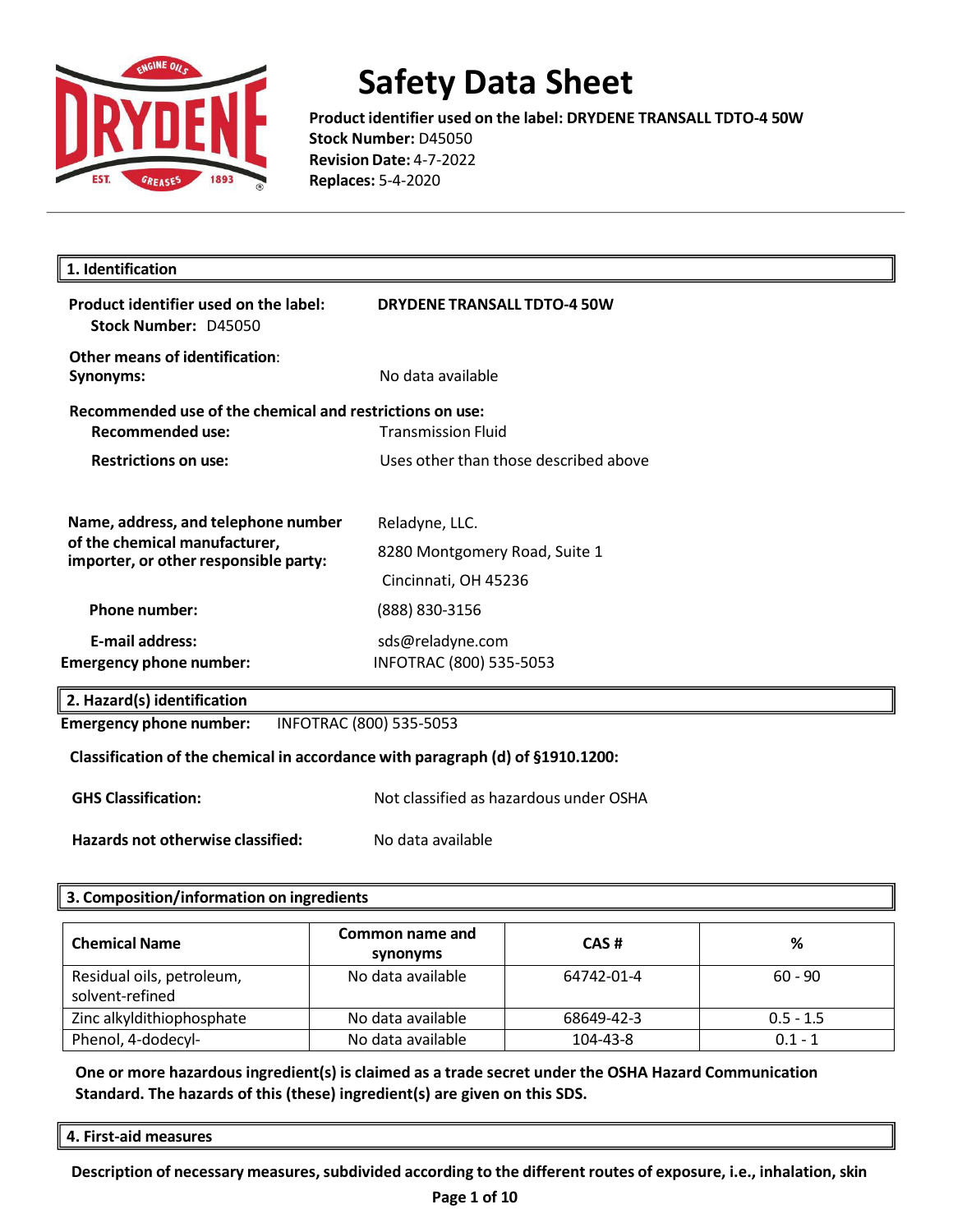**Product identifier used on the label: DRYDENE TRANSALL TDTO-4 50W Stock Number:** D45050 **Revision Date:** 4-7-2022 **Replaces:** 5-4-2020

| and eye contact, and ingestion:                                                             |                                                                                                                                                                                                                                            |
|---------------------------------------------------------------------------------------------|--------------------------------------------------------------------------------------------------------------------------------------------------------------------------------------------------------------------------------------------|
| Inhalation:                                                                                 | Remove to fresh air. If breathing is difficult, have a trained individual<br>administer oxygen. If not breathing, give artificial respiration and have a<br>trained individual administer oxygen and get medical attention<br>immediately. |
| Eye Contact:                                                                                | None expected to be needed, however, use an eye wash to remove a<br>chemical from your eye regardless of the level of hazard.                                                                                                              |
| <b>Skin Contact:</b>                                                                        | Wash with soap and water. Remove contaminated clothing and launder.<br>Get medical attention if irritation develops or persists. Seek medical<br>advice if symptoms persist.                                                               |
| Ingestion:                                                                                  | Minimal risk of harm if swallowed. Do not induce vomiting. Seek medical<br>attention immediately. Provide medical care provider with this SDS.                                                                                             |
| Most important symptoms/effects,<br>acute and delayed:                                      | None Known                                                                                                                                                                                                                                 |
| Indication of immediate medical<br>attention and special treatment<br>needed, if necessary: | Aspiration during swallowing or vomiting may severely damage the lungs.<br>If evacuation of stomach contents is necessary, use method least likely to<br>cause aspiration.                                                                 |

#### **Suitable (and unsuitable) extinguishing media:**

| Suitable extinguishing media:                                      | Use alcohol resistant foam, carbon dioxide, or dry chemical when fighting<br>fires. Water or foam may cause frothing if liquid is burning but it still may<br>be a useful extinguishing agent if carefully applied to the surface of the<br>fire. Do not direct a stream of water into the hot burning liquid. |
|--------------------------------------------------------------------|----------------------------------------------------------------------------------------------------------------------------------------------------------------------------------------------------------------------------------------------------------------------------------------------------------------|
| Unsuitable extinguishing media:                                    | No data available                                                                                                                                                                                                                                                                                              |
| Specific hazards arising from the<br>chemical:                     | No data available                                                                                                                                                                                                                                                                                              |
| <b>Hazardous combustion products:</b>                              | Carbon monoxide, Smoke                                                                                                                                                                                                                                                                                         |
| Special protective equipment and<br>precautions for fire-fighters: | No data available                                                                                                                                                                                                                                                                                              |

| 6. Accidental release measures |  |  |
|--------------------------------|--|--|
|--------------------------------|--|--|

**Personal precautions, protective equipment and emergency procedures:** Exposure to the spilled material may be irritating or harmful. Follow personal protective equipment recommendations found in Section 8 of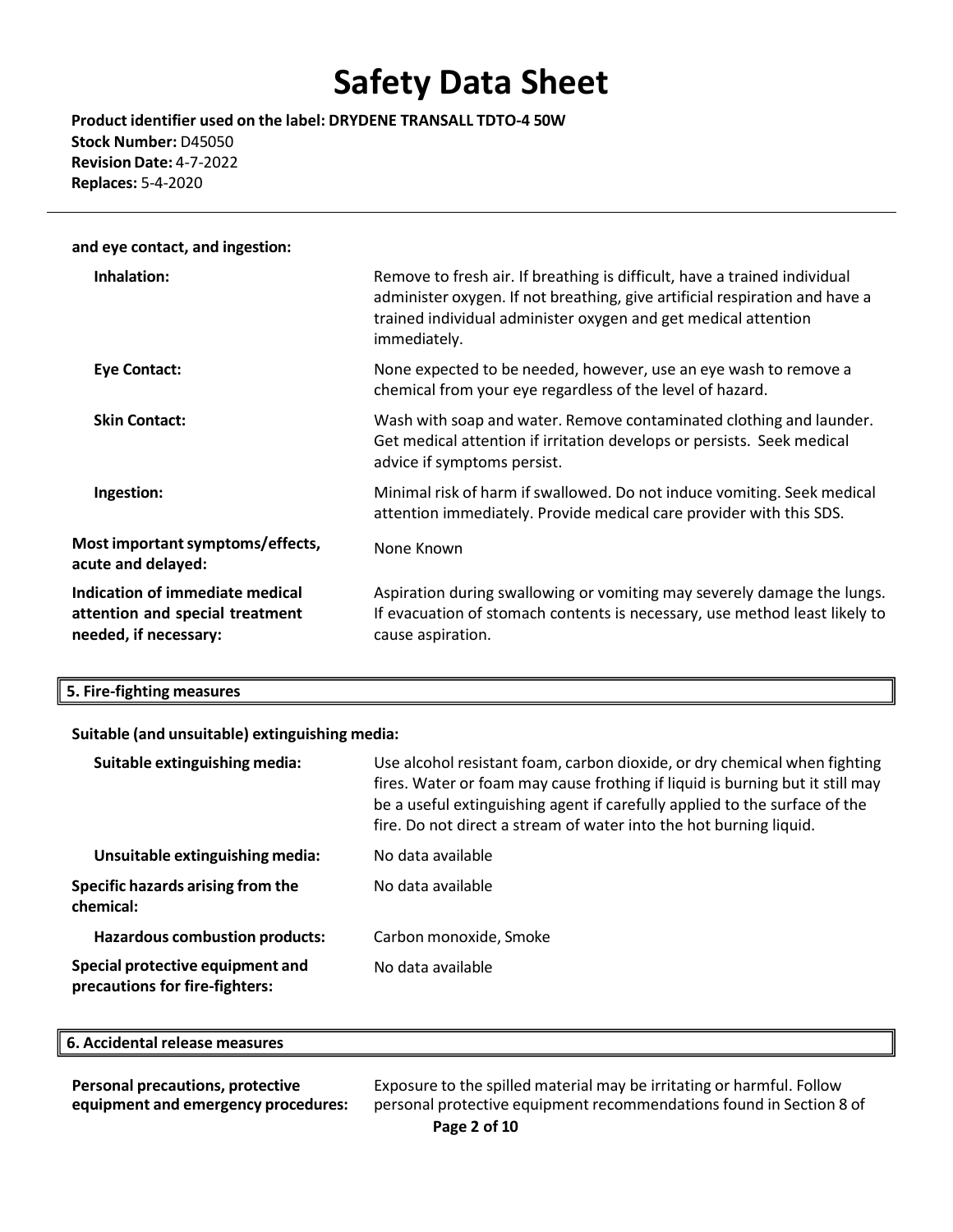**Product identifier used on the label: DRYDENE TRANSALL TDTO-4 50W Stock Number:** D45050 **Revision Date:** 4-7-2022  **Replaces:** 5-4-2020

|                                                                  | this SDS. Additional precautions may be necessary based on special<br>circumstances created by the spill including; the material spilled, the<br>quantity of the spill, the area in which the spill occurred. Also consider<br>the expertise of employees in the area responding to the spill.                                                                                                                                     |
|------------------------------------------------------------------|------------------------------------------------------------------------------------------------------------------------------------------------------------------------------------------------------------------------------------------------------------------------------------------------------------------------------------------------------------------------------------------------------------------------------------|
| <b>Methods and materials for containment</b><br>and cleaning up: | Prevent the spread of any spill to minimize harm to human health and<br>the environment if safe to do so. Wear complete and proper personal<br>protective equipment following the recommendation of Section 8 at a<br>minimum. Dike with suitable absorbent material like granulated clay.<br>Dispose of according to Federal, State, Local, or Provincial regulations.<br>Used fluid should be disposed of at a recycling center. |
| 7. Handling and storage                                          |                                                                                                                                                                                                                                                                                                                                                                                                                                    |
| <b>Precautions for safe handling:</b>                            | Harmful or irritating material. Avoid contacting and avoid breathing the<br>material. Use only in a well ventilated area. Empty containers may retain<br>product residues/vapors. Use proper bonding and grounding during bulk<br>product transfer. No data available                                                                                                                                                              |
| Conditions for safe storage, including<br>any incompatibilities: |                                                                                                                                                                                                                                                                                                                                                                                                                                    |
| Safe storage conditions:                                         | Store in a cool dry place. Isolate from incompatible materials.                                                                                                                                                                                                                                                                                                                                                                    |
| <b>Materials to Avoid/Chemical</b>                               |                                                                                                                                                                                                                                                                                                                                                                                                                                    |

#### **8. Exposure controls/personal protection**

**OSHA permissible exposure limit (PEL), American Conference of Governmental Industrial Hygienists (ACGIH) Threshold Limit Value (TLV), and any other exposure limit used or recommended by the chemical manufacturer, importer, or employer preparing the safety data sheet, where available:**

| <b>Chemical component</b> | <b>OSHA PEL</b> | <b>ACGIH TLV</b> | <b>ACGIH STEL</b> | IDLH |
|---------------------------|-----------------|------------------|-------------------|------|
| No data available         |                 |                  |                   |      |
|                           |                 |                  |                   |      |

**Appropriate engineering controls:** Use local exhaust ventilation or other engineering controls to minimize exposures and maintain operator comfort.

#### **Individual protection measures, such as personal protective equipment:**

**Respiratory Protection:** Respiratory protection may be required to avoid overexposure when handling this product. General or local exhaust ventilation is the preferred means of protection. Use a respirator if general room ventilation is not available or sufficient to eliminate symptoms. None required where adequate ventilation is provided. If airborne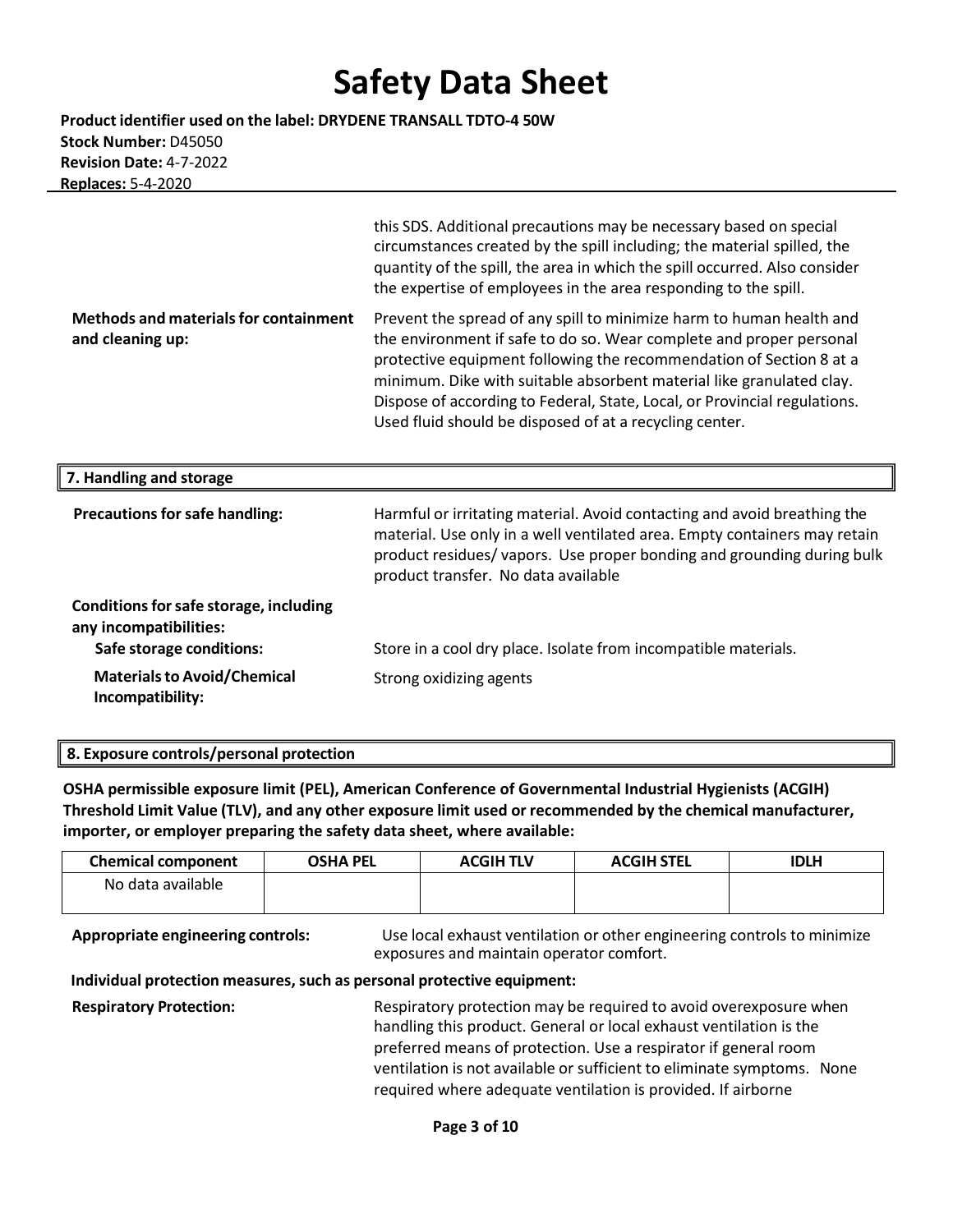**Product identifier used on the label: DRYDENE TRANSALL TDTO-4 50W Stock Number:** D45050 **Revision Date:** 4-7-2022  **Replaces:** 5-4-2020

|                                    | concentrations are above the applicable exposure limits, use<br>NIOSH/MSHA approved respiratory protection.                                                                                                                                                    |
|------------------------------------|----------------------------------------------------------------------------------------------------------------------------------------------------------------------------------------------------------------------------------------------------------------|
| <b>Respirator Type(s):</b>         | None required where adequate ventilation is provided. If airborne<br>concentrations are above the applicable exposure limits, use<br>NIOSH/MSHA approved respiratory protection.                                                                               |
| Eye protection:                    | No special requirements under normal industrial use.                                                                                                                                                                                                           |
| <b>Skin protection:</b>            | Wear protective gloves. Inspect gloves for chemical break-through and<br>replace at regular intervals. Clean protective equipment regularly. Wash<br>hands and other exposed areas with mild soap and water before eating,<br>drinking, and when leaving work. |
| Gloves:                            | Neoprene, Nitrile                                                                                                                                                                                                                                              |
| <b>General hygiene conditions:</b> | No data available                                                                                                                                                                                                                                              |

### **9. Physical and chemical properties**

### **Appearance (physicalstate, color etc.):**

| <b>Physical state:</b>                            | Liquid            |
|---------------------------------------------------|-------------------|
| Color:                                            | <b>Brown</b>      |
| Odor:                                             | Mild              |
| <b>Odor Threshold:</b>                            | Not determined    |
| pH:                                               | No data available |
| Melting point/freezing point:                     |                   |
| <b>Melting Point:</b>                             | No data available |
| <b>Freezing point:</b>                            | No data available |
| Initial boiling point and boiling range<br>(°C):  | 150               |
| Flash Point (°C):                                 | 218               |
| <b>Evaporation Rate:</b>                          | No data available |
| Flammability (solid, gas):                        | No data available |
| Upper/lower flammability or explosive<br>limits:  |                   |
| <b>Upper flammability or explosive</b><br>limits: | Not established   |
| Lower flammability or explosive<br>limits:        | Not established   |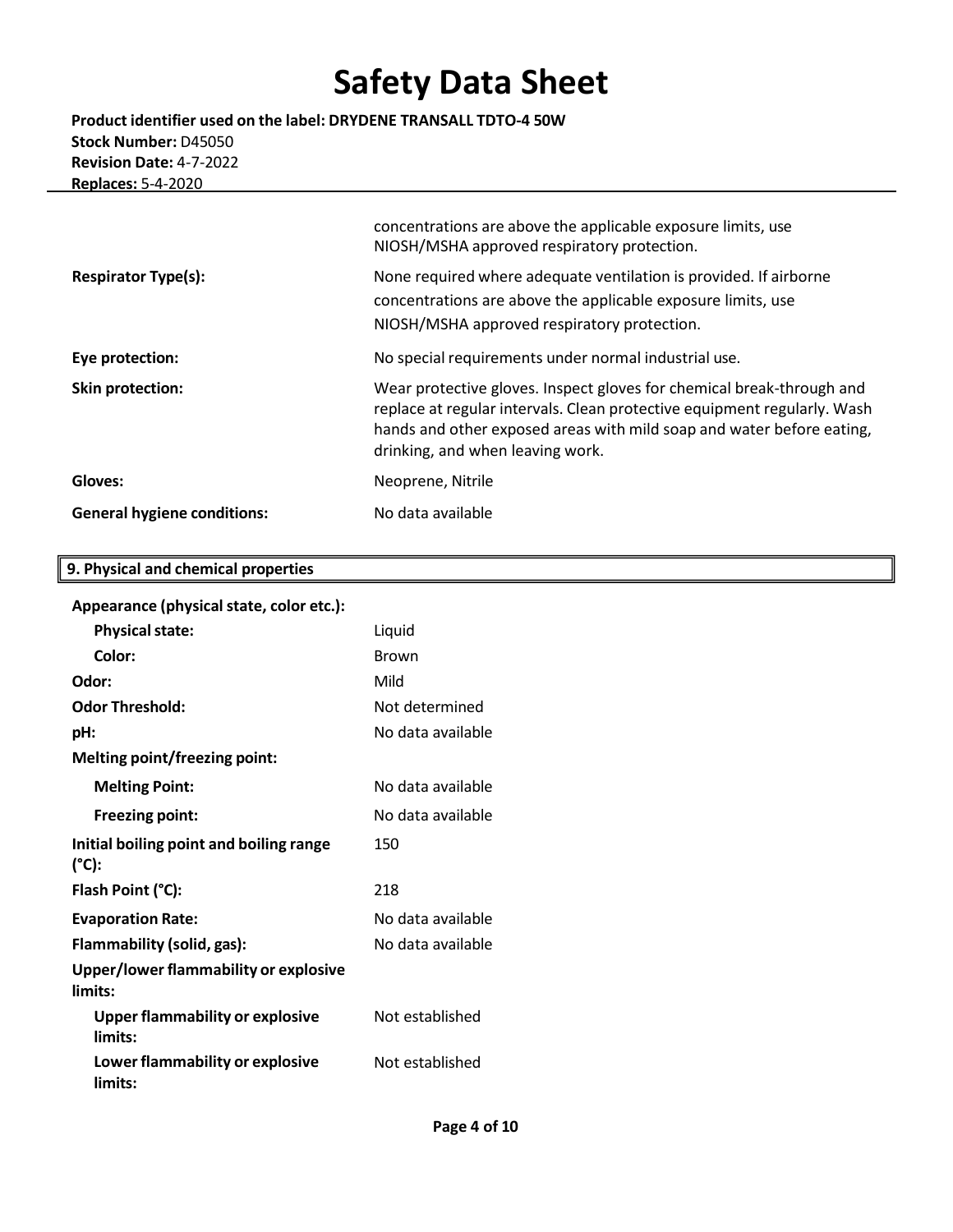**Product identifier used on the label: DRYDENE TRANSALL TDTO-4 50W Stock Number:** D45050 **Revision Date:** 4-7-2022  **Replaces:** 5-4-2020

| Vapor pressure:                         | No data available |
|-----------------------------------------|-------------------|
| Vapor density:                          | No data available |
| <b>Relative density:</b>                | 0.89              |
| Solubility(ies):                        | Negligible; 0-1%  |
| Partition coefficient: n-octanol/water: | No data available |
| Auto-ignition temperature:              | No data available |
| <b>Decomposition Temperature:</b>       | Not determined    |
| <b>Viscosity:</b>                       | 212.6             |
| <b>Volatile organic compound (VOC)</b>  | 0.000000          |
| content and percentage of volatiles:    |                   |

### **10. Stability and reactivity**

| <b>Reactivity:</b>                                                    |                                                                                                                                                                                                            |
|-----------------------------------------------------------------------|------------------------------------------------------------------------------------------------------------------------------------------------------------------------------------------------------------|
| <b>Chemical stability:</b>                                            | Stable under normal conditions.                                                                                                                                                                            |
| <b>Possibility of hazardous reactions:</b>                            | None expected under standard conditions of storage.                                                                                                                                                        |
| Conditions to avoid (e.g., static<br>discharge, shock, or vibration): | Temperatures above the high flash point of this combustible material in<br>combination with sparks, open flames, or other sources of ignition.<br>Moisture (will lead to product performance degradation). |
| Incompatible materials:                                               | Strong oxidizing agents                                                                                                                                                                                    |
| <b>Hazardous decomposition products:</b>                              | Carbon monoxide, Smoke                                                                                                                                                                                     |

#### **11. Toxicological information**

**Description of the varioustoxicological (health) effects and the available data used to identify those effects:**

| Information on the likely routes of<br>exposure (inhalation, ingestion, skin<br>and eye contact): | No data available                                                                                                                                   |
|---------------------------------------------------------------------------------------------------|-----------------------------------------------------------------------------------------------------------------------------------------------------|
| Symptoms related to the physical,<br>chemical and toxicological<br>characteristics:               | None Known                                                                                                                                          |
|                                                                                                   | Delayed and immediate effects and also chronic effects from short- and long-term exposure:                                                          |
| <b>Ingestion Toxicity:</b>                                                                        | Although this product has a low order of acute oral toxicity, aspiration of<br>minute amounts into the lungs during ingestion or vomiting may cause |

mild to severe pulmonary injury and possibly death.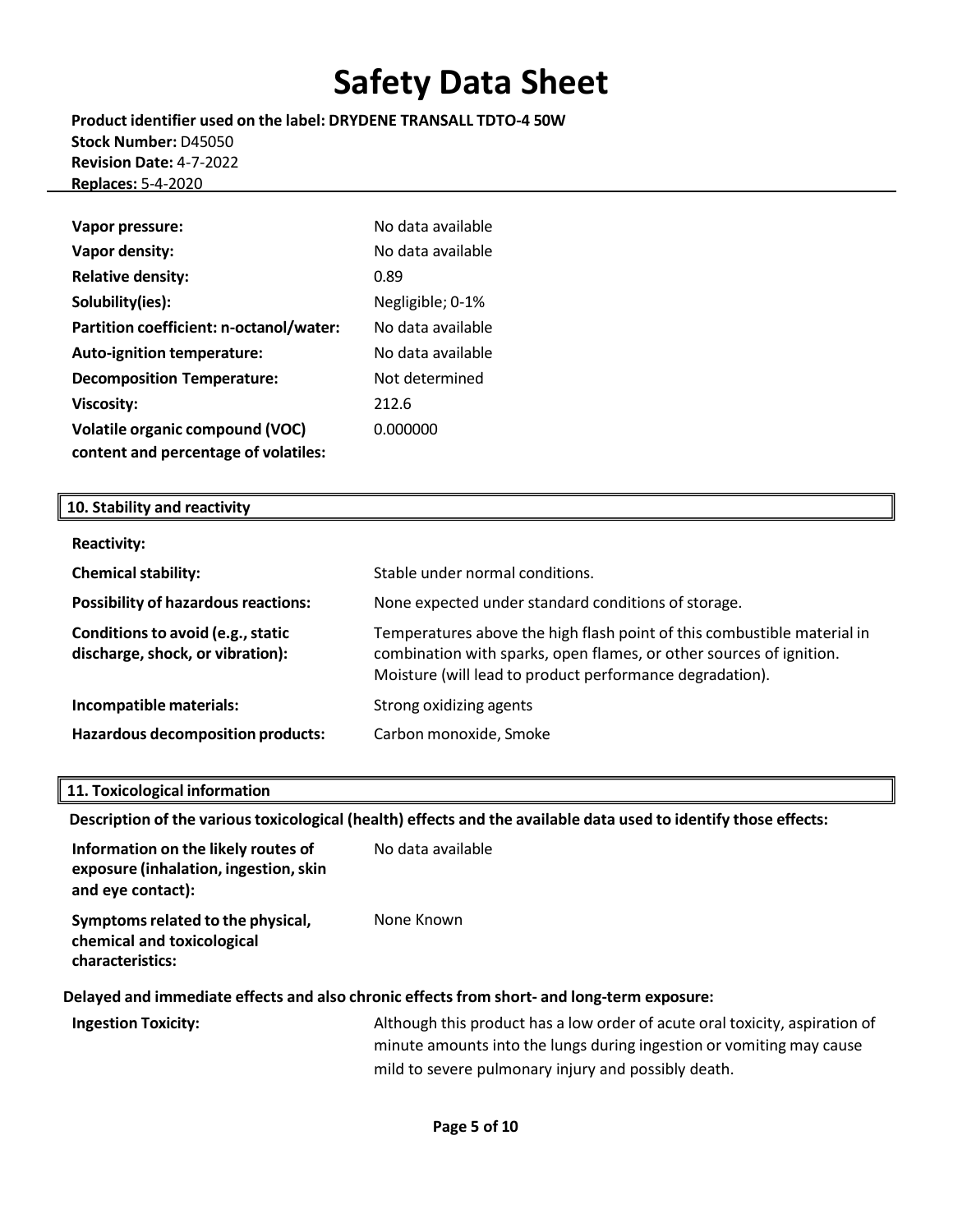**Product identifier used on the label: DRYDENE TRANSALL TDTO-4 50W Stock Number:** D45050 **Revision Date:** 4-7-2022  **Replaces:** 5-4-2020

| <b>Skin Contact:</b>           | This material is likely to be moderately irritating to skin based on animal<br>data.Can cause moderate skin irritation, defatting, and dermatitis. Not<br>likely to cause permanent damage.                                                                                                                                                                                                                                                                      |  |  |  |
|--------------------------------|------------------------------------------------------------------------------------------------------------------------------------------------------------------------------------------------------------------------------------------------------------------------------------------------------------------------------------------------------------------------------------------------------------------------------------------------------------------|--|--|--|
| Absorption:                    | Likely to be practically non-toxic based on animal data.                                                                                                                                                                                                                                                                                                                                                                                                         |  |  |  |
| <b>Inhalation Toxicity:</b>    | Harmful! Can cause systemic damage (see "Target Organs"). Likely to be<br>practically non-toxic based on animal data.                                                                                                                                                                                                                                                                                                                                            |  |  |  |
| <b>Eye Contact:</b>            | This material is likely to be non-irritating to eyes based on animal data.                                                                                                                                                                                                                                                                                                                                                                                       |  |  |  |
| Sensitization:                 | No data available                                                                                                                                                                                                                                                                                                                                                                                                                                                |  |  |  |
| <b>Mutagenicity:</b>           | No data available to indicate product or any components present at<br>greater than 0.1% is mutagenic or genotoxic.                                                                                                                                                                                                                                                                                                                                               |  |  |  |
| Carcinogenicity:               | Not expected to cause cancer. This product meets the IP-346 criteria of<br><3% PAH's and is not considered a carcinogen by the International<br>Agency for Research on Cancer.                                                                                                                                                                                                                                                                                   |  |  |  |
| <b>STOT-single exposure:</b>   | Based on available data, the classification criteria are not met.                                                                                                                                                                                                                                                                                                                                                                                                |  |  |  |
| <b>STOT-repeated exposure:</b> | Based on available data, the classification criteria are not met.                                                                                                                                                                                                                                                                                                                                                                                                |  |  |  |
| <b>Aspiration hazard:</b>      | Based on available data, the classification criteria are not met.                                                                                                                                                                                                                                                                                                                                                                                                |  |  |  |
| <b>Other information:</b>      | This product contains a component which caused organ effects (adrenal,<br>thyroid, livery, ovary, testes, and bone marrow) and blood cell formation<br>effects when given orally to rats at high, repeated daily doses. It also<br>caused adverse reproductive effects in experimental animals. When<br>pregnant rats orally were given high, repeated daily doses of this<br>compound, they gave birth to pups with cleft palate and skeletal<br>malformations. |  |  |  |

#### **Numerical measures of toxicity (such as acute toxicity estimates):**

| <b>Chemical Name</b>      | LD50 Oral                | LD50 Dermal               | <b>LC50 Inhalation</b>   |
|---------------------------|--------------------------|---------------------------|--------------------------|
| Residual oils, petroleum, | OLD50 Rat $>$ 5000 mg/kg | Dermal LD50 Rabbit > 2000 | Inhalation LC50 (4h) Rat |
| solvent-refined           |                          | mg/kg                     | $2.18 \,\mathrm{mg/L}$   |

Is the hazardous chemical is listed in the National Toxicology Program (NTP) Report on Carcinogens (latest edition) or **has been found to be a potential carcinogen in the International Agency for Research on Cancer (IARC) Monographs (latest edition), or by OSHA:**

| <b>Chemical Name</b>       | <b>OSHA Carcinogen</b> | <b>IARC Carcinogen</b> | <b>NTP Carcinogen</b> |
|----------------------------|------------------------|------------------------|-----------------------|
| There are no components    |                        |                        |                       |
| that are known or reported |                        |                        |                       |
| to cause cancer.           |                        |                        |                       |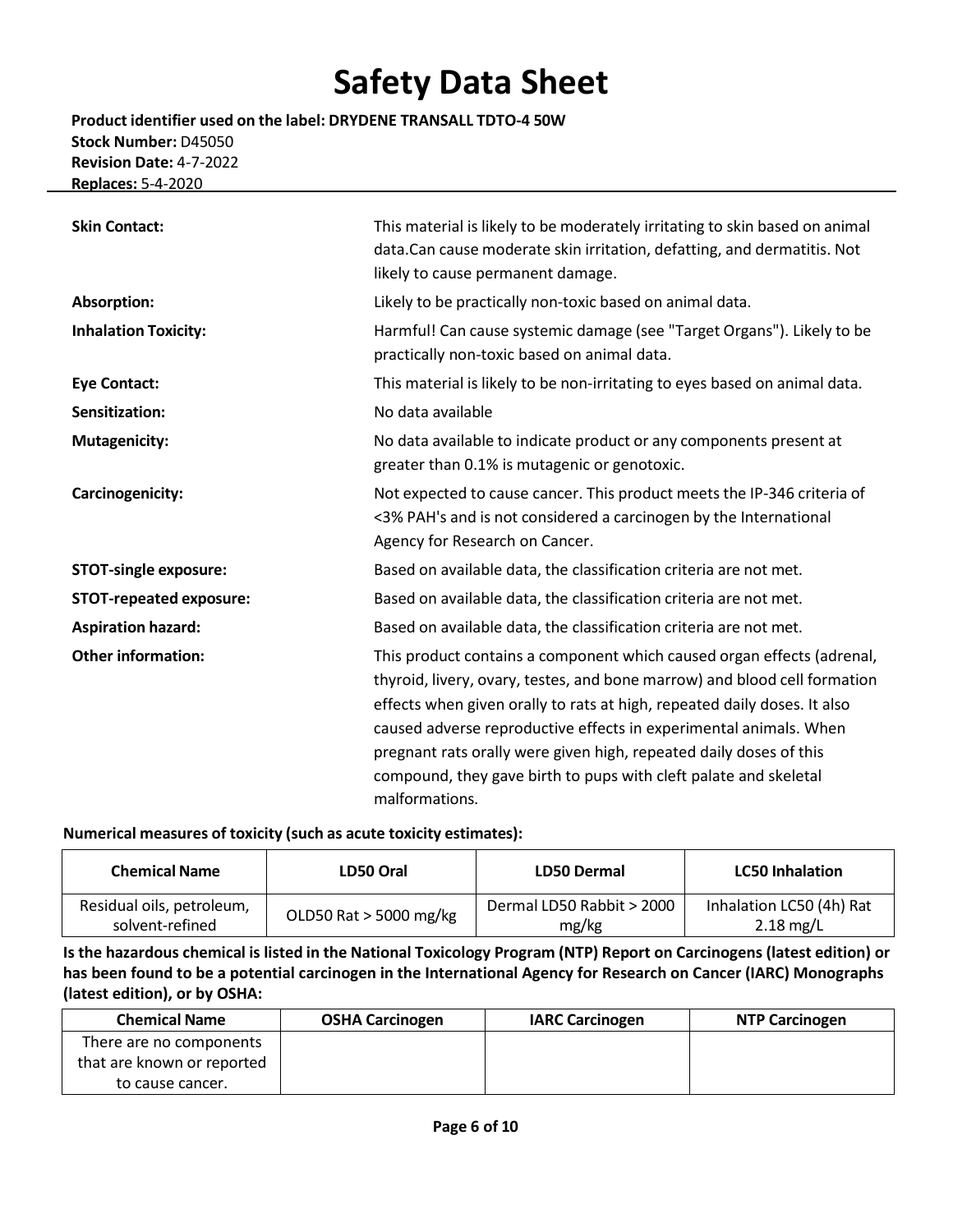**Product identifier used on the label: DRYDENE TRANSALL TDTO-4 50W Stock Number:** D45050 **Revision Date:** 4-7-2022  **Replaces:** 5-4-2020

#### **12. Ecological information**

#### **Ecotoxicity (aquatic and terrestrial, where available):**

No data available

### **Ecological Toxicity Data:**

| <b>Chemical Name</b>      | CAS#       | <b>Aquatic EC50</b><br>Crustacea | <b>Aquatic ERC50</b><br>Algae | <b>Aquatic LC50 Fish</b> |
|---------------------------|------------|----------------------------------|-------------------------------|--------------------------|
| Zinc alkyldithiophosphate |            |                                  |                               | 96 HR LC50               |
|                           |            |                                  |                               | <b>PIMEPHALES</b>        |
|                           |            |                                  |                               | PROMELAS 10 - 35         |
|                           |            | 48 HR EC50                       |                               | MG/L [SEMI-              |
|                           | 68649-42-3 | DAPHNIA MAGNA                    | No data available             | STATIC]                  |
|                           |            | $1 - 1.5$ mg/L                   |                               | 96 HR LC50               |
|                           |            |                                  |                               | <b>PIMEPHALES</b>        |
|                           |            |                                  |                               | <b>PROMELAS 1 - 5</b>    |
|                           |            |                                  |                               | MG/L [STATIC]            |
| Residual oils, petroleum, | 64742-01-4 | $> 1000$ mg/L                    | No data available             | Aquatic LC50 (96h)       |
| solvent-refined           |            |                                  |                               | $> 5000$ mg/L            |

#### **Persistence and degradability:** Biodegrades slowly.

**Bioaccumulative potential:** Bioconcentration is expected to occur.

**Mobility in soil:** This material is expected to have essentially no mobility in soil. It absorbs

**Other adverse effects (such as hazardous to the ozone layer):** No data available

strongly to most soil types.

### **13. Disposal considerations**

| Description of waste residues and<br>information on their safe handling and<br>methods of disposal, including the<br>disposal of any contaminated<br>packaging: | Spent or discarded material is non-hazardous according to environmental<br>regulations. |
|-----------------------------------------------------------------------------------------------------------------------------------------------------------------|-----------------------------------------------------------------------------------------|
| <b>Contaminated packaging:</b>                                                                                                                                  | Recycle containers whenever possible.                                                   |

### **14. Transport information**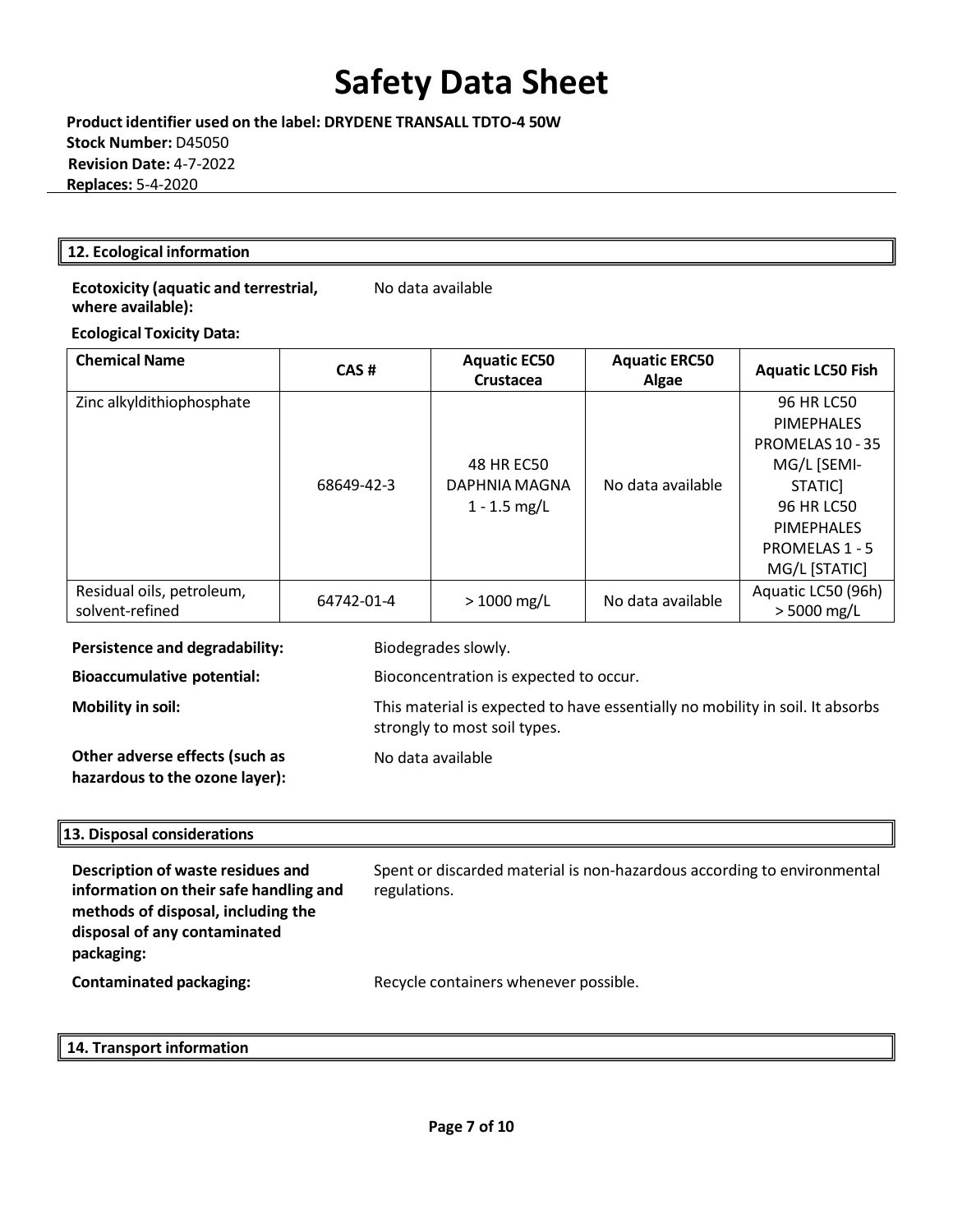**Product identifier used on the label: DRYDENE TRANSALL TDTO-4 50W Stock Number:** D45050 **Revision Date:** 4-7-2022  **Replaces:** 5-4-2020

#### **Carriage of dangerous goods by road (DOT), rail or inland waterways:**

**DOT Basic Description:** Not classified as hazardous for transport (DOT, TDG, IMO/IMDG, IATA/ICAO).

### **International carriage of dangerous goods by sea (IMDG/IMO):**

| UN number:                    | Not regulated by IMDG |
|-------------------------------|-----------------------|
| UN Proper shipping name:      | Not applicable        |
| Transport hazard class(es):   | Not applicable        |
| Packing group, if applicable: | Not applicable        |

#### **International carriage of dangerous goods by air (IATA):**

| UN number:<br><b>UN Proper shipping name:</b><br>Transport hazard class(es):<br>Packing group, if applicable:                                                                 | Not regulated by IATA<br>Not applicable<br>Not applicable<br>Not applicable |
|-------------------------------------------------------------------------------------------------------------------------------------------------------------------------------|-----------------------------------------------------------------------------|
| Environmental hazards (e.g., Marine<br>pollutant (Yes/No)):                                                                                                                   | None.                                                                       |
| <b>Transport in bulk (according to Annex II</b><br>of MARPOL 73/78 and the IBC Code):                                                                                         | No data available                                                           |
| Special precautions which a user needs<br>to be aware of or needs to comply with<br>in connection with transport or<br>conveyance either within or outside<br>their premises: | No data available                                                           |

#### **15. Regulatory information**

### **Safety, health and environmental regulationsspecific for the product in question:**

**TSCA Status:** All components of this material are on the US TSCA Inventory or are exempt.

#### **Regulated Components:**

| <b>Chemical Name</b>                  | CAS #      | <b>CERCLA</b> | <b>Sara EHS</b> | <b>Sara 313</b> | U.S. HAP |
|---------------------------------------|------------|---------------|-----------------|-----------------|----------|
| Residual oils,<br>petroleum, solvent- | 64742-01-4 | Ν             | N               |                 | N        |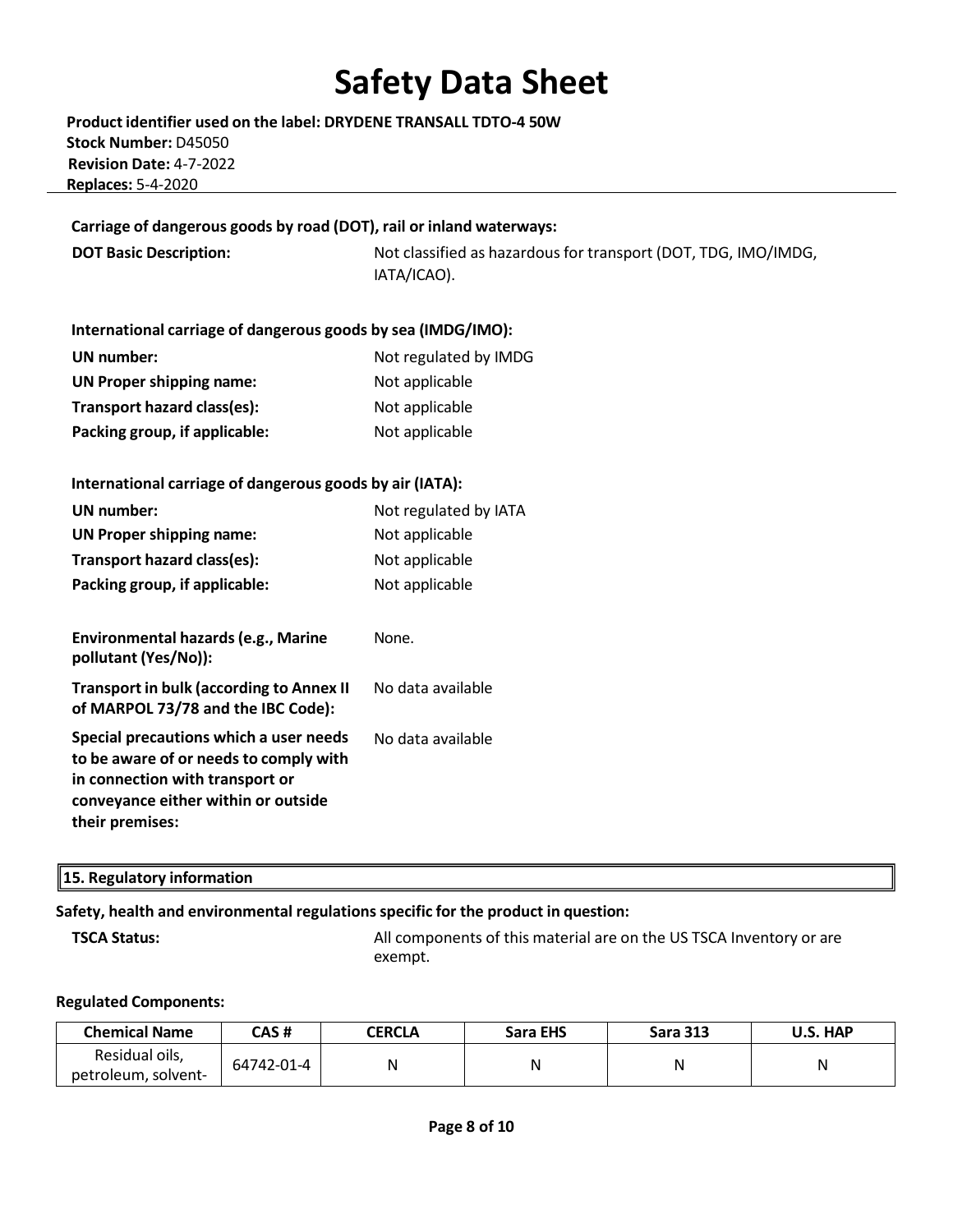**Product identifier used on the label: DRYDENE TRANSALL TDTO-4 50W Stock Number:** D45050 **Revision Date:** 4-7-2022  **Replaces:** 5-4-2020

| refined                |            |   |   |   |   |
|------------------------|------------|---|---|---|---|
| Petroleum distillates, |            |   |   |   |   |
| hydrotreated heavy     | 64742-54-7 | Ν | Ν | N | N |
| paraffinic             |            |   |   |   |   |
| <b>Zinc</b>            | 68649-42-3 | Ν | Ν | Ν | Ν |
| alkyldithiophosphate   |            |   |   |   |   |
| Phenol, 4-dodecyl-     | 104-43-8   | N | Ν | N | N |

| <b>Chemical Name</b>                                       | CAS#       | <b>California Prop</b><br>65 - Cancer | <b>California Prop</b><br>65 - Dev. Toxicity | <b>California Prop</b><br>65 - Reprod fem | <b>California Prop</b><br>65 - Reprod male |  |
|------------------------------------------------------------|------------|---------------------------------------|----------------------------------------------|-------------------------------------------|--------------------------------------------|--|
| Residual oils,<br>petroleum, solvent-<br>refined           | 64742-01-4 | N                                     | Ν                                            | Ν                                         | N                                          |  |
| Petroleum distillates,<br>hydrotreated heavy<br>paraffinic | 64742-54-7 | N                                     | Ν                                            | Ν                                         | Ν                                          |  |
| Zinc<br>alkyldithiophosphate                               | 68649-42-3 | N                                     | Ν                                            | Ν                                         | Ν                                          |  |
| Phenol, 4-dodecyl-                                         | 104-43-8   | N                                     | Ν                                            | Ν                                         | Ν                                          |  |

| <b>Chemical Name</b>                                       | CAS#       | <b>Massachusetts</b><br><b>RTK List</b> | <b>New Jersey</b><br><b>RTK List</b> | Pennsylvania<br><b>RTK List</b> | Rhode<br><b>Island RTK</b><br>List | <b>Minnesota</b><br><b>Hazardous</b><br><b>Substance</b><br>List |
|------------------------------------------------------------|------------|-----------------------------------------|--------------------------------------|---------------------------------|------------------------------------|------------------------------------------------------------------|
| Residual oils,<br>petroleum, solvent-<br>refined           | 64742-01-4 | N                                       | N                                    | N                               | N                                  | N                                                                |
| Petroleum distillates,<br>hydrotreated heavy<br>paraffinic | 64742-54-7 | N                                       | N                                    | N                               | N                                  | N                                                                |
| Zinc<br>alkyldithiophosphate                               | 68649-42-3 | N                                       | N                                    | N                               | N                                  | N                                                                |
| Phenol, 4-dodecyl-                                         | 104-43-8   | N                                       | N                                    | N                               | N                                  | N                                                                |

### **16. Other information, including date of preparation or last revision.**

**SDS Prepared by:** Technical department

**Revision Date:** 4-7-2022